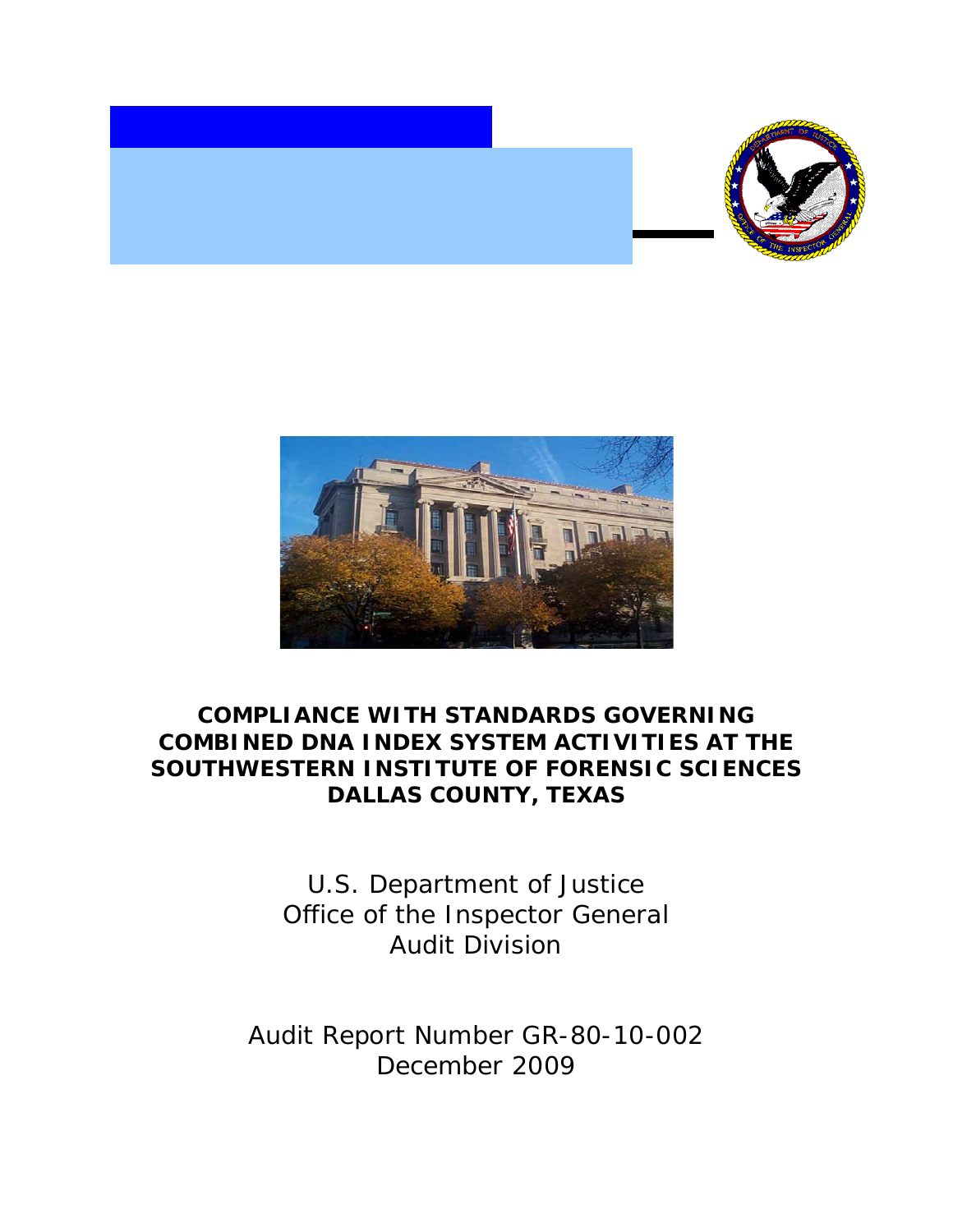## **COMPLIANCE WITH STANDARDS GOVERNING COMBINED DNA INDEX SYSTEM ACTIVITIES AT THE SOUTHWESTERN INSTITUTE OF FORENSIC SCIENCES DALLAS COUNTY, TEXAS**

## **EXECUTIVE SUMMARY**

The Department of Justice, Office of the Inspector General (OIG), Audit Division, has completed an audit of compliance with standards governing Combined DNA Index System (CODIS) activities at the Southwestern Institute of Forensic Sciences (SWIFS) Laboratory (Laboratory). The Federal Bureau of Investigation's (FBI) CODIS program blends forensic science and computer technology to provide an investigative tool to federal, state, and local crime laboratories in the United States, as well as those from select international law enforcement agencies. The CODIS program allows laboratories to compare and match DNA profiles electronically to assist law enforcement in solving crimes and identifying missing or unidentified persons. $1$  The FBI's CODIS Unit manages CODIS, as well as develops, supports, and provides the program to crime laboratories to foster the exchange and comparison of forensic DNA evidence.

The FBI implemented CODIS as a distributed database with hierarchical levels that enable federal, state, and local crime laboratories to compare DNA profiles electronically. The hierarchy consists of three distinct levels that flow upward from the local level to the state level and then, if allowable, the national level. National DNA Index System (NDIS), the highest level in the hierarchy, is managed by the FBI as the nation's DNA database containing DNA profiles uploaded by law enforcement agencies across the United States. NDIS enables the laboratories participating in the CODIS program to electronically compare DNA profiles on a national level. The State DNA Index System (SDIS) is used at the state level to serve as a state's DNA database containing DNA profiles from local laboratories and state offenders. The Local DNA Index System (LDIS) is used by local laboratories.

<span id="page-1-0"></span> $\overline{\phantom{a}}$  1  $1$  DNA, or deoxyribonucleic acid, is genetic material found in almost all living cells that contains encoded information necessary for building and maintaining life. Approximately 99.9 percent of human DNA is the same for all people. The differences found in the remaining 0.1 percent allow scientists to develop a unique set of DNA identification characteristics (a DNA profile) for an individual by analyzing a specimen containing DNA.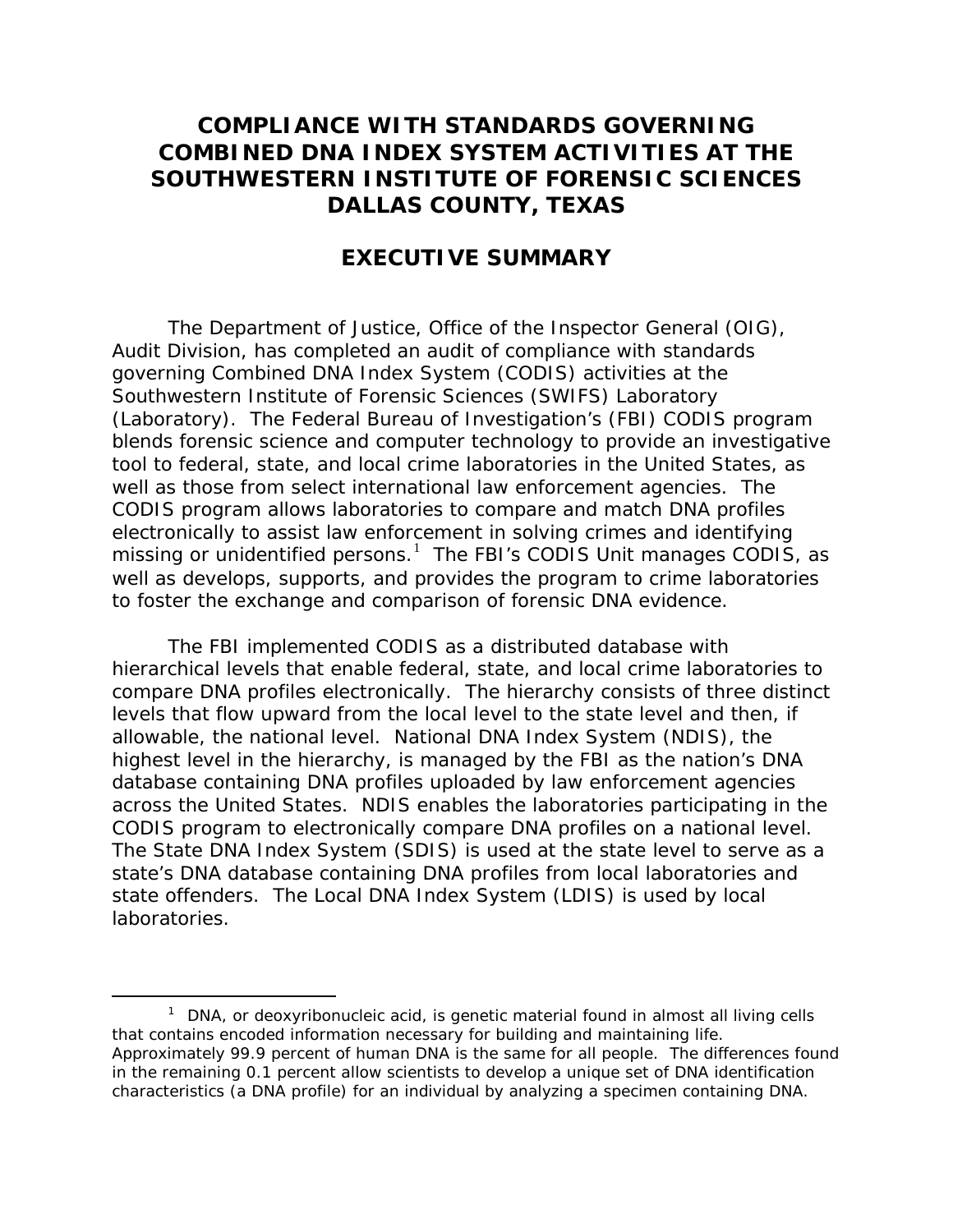The objectives of our audit were to determine if the: (1) Laboratory was in compliance with the NDIS participation requirements; (2) Laboratory was in compliance with the Quality Assurance Standards (QAS) issued by the FBI; and (3) Laboratory's forensic DNA profiles in CODIS databases were complete, accurate, and allowable for inclusion in NDIS. The results of our review are below.

- The results of our review indicated that the Laboratory did not strictly adhere to all of the NDIS participation requirements we reviewed. The NDIS participation requirement compliance issues we found resulted from the Laboratory not: (1) storing the CODIS server backup media in a locked container at an off-site location on a monthly basis, (2) properly authorizing through the FBI an analyst that used CODIS for 1 year, (3) forwarding its most recent external audit report to the FBI within the required time frame, and (4) making best efforts to disposition in a timely manner 8 of the 17 CODIS matches we selected for review. In addition, the Laboratory did not maintain adequate documentation to determine timely notification of investigators for three matches and could not locate the case file for the profile involved in one match we attempted to review. $^2$  $^2$  As a result of our audit, the Laboratory stated that it would begin making monthly backup tapes of the CODIS server and storing them in a locked container at a secure facility off-site, and the unauthorized CODIS user is no longer employed at the Laboratory. The Laboratory was in compliance with the remaining NDIS participation requirements we reviewed.
- Our audit results indicate that the Laboratory did not adhere to all of the Quality Assurance Standards (QAS) we reviewed. Four profiles we requested to review during our audit were missing documentation of DNA analysis. Specifically, the Laboratory could not locate case files for three profiles we requested to review, and one profile we reviewed was missing evidence of DNA analysis in the case file. $3$  Forensic QAS 11 requires that laboratories maintain documentation generated by examiners related to case analyses. As a result, for these profiles it was not possible to verify adherence to Quality Assurance Standards such as technical review, control samples, and quantitation. In

 $\overline{a}$ 

<span id="page-2-0"></span><sup>&</sup>lt;sup>2</sup> While timely notification of investigators is not an NDIS participation requirement, the OIG uses a standard of 2 weeks. The profile with a missing case file is discussed further in the Quality Assurance Standards section of our audit report.

<span id="page-2-1"></span> $3$  Three of these profiles were in our sample of forensic profiles as part of our testing for the suitability of profiles at NDIS and one was involved in a match we selected for review as part of our NDIS Participation Requirement testing.